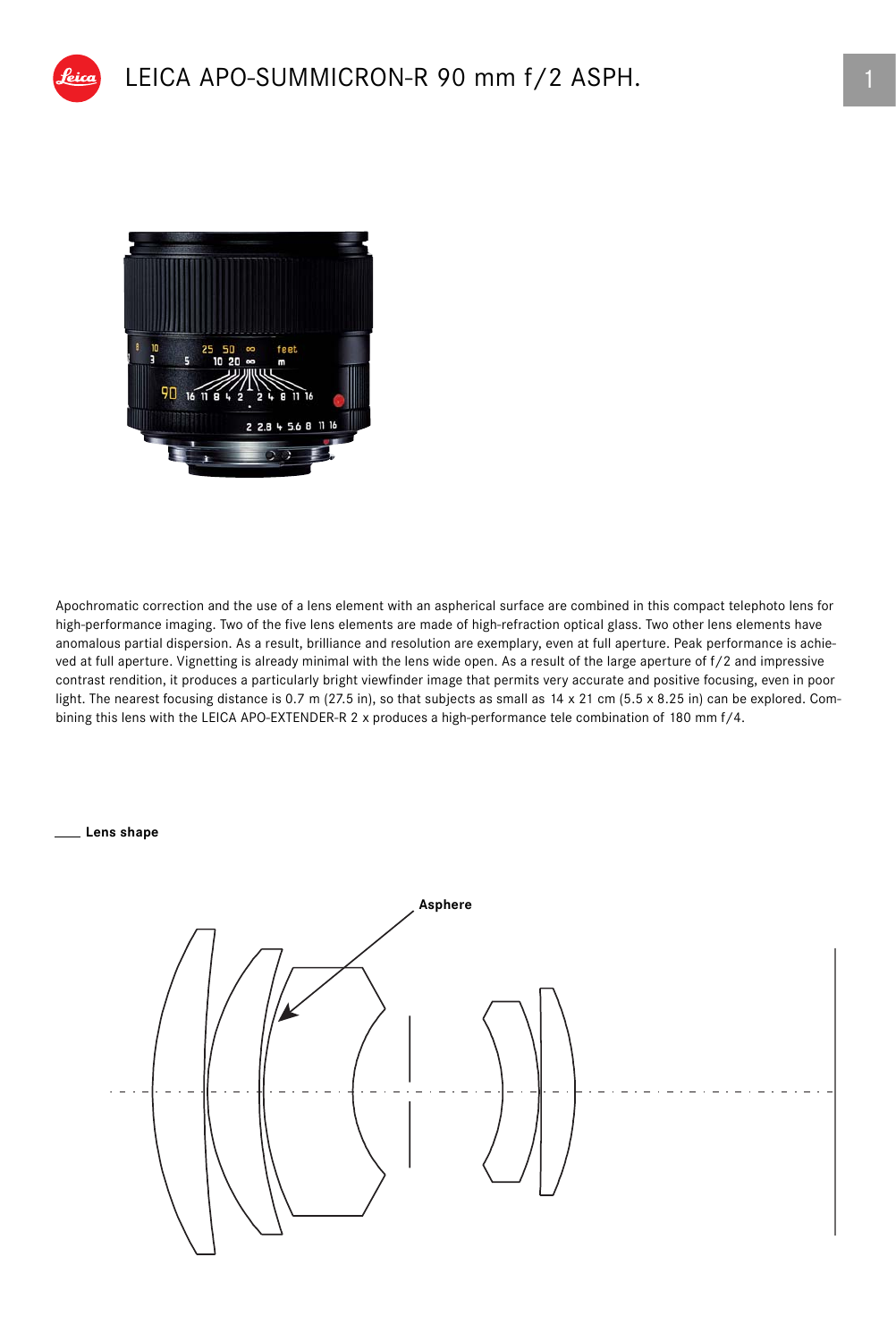

<u>feica |</u>

**Engineering drawing**

| <b>Technical Data</b>                          |                                                                                                            |  |  |  |
|------------------------------------------------|------------------------------------------------------------------------------------------------------------|--|--|--|
| Angle of view (diagonal, horizontal, vertical) | $27^\circ$ , $22^\circ$ , $15^\circ$                                                                       |  |  |  |
| Optical design                                 | Number of elements / groups: 5 / 5                                                                         |  |  |  |
|                                                | Focal length: 90.9 mm                                                                                      |  |  |  |
|                                                | <b>Entrance pupil:</b> 58.6 mm (related to the first lens surface in light direction)                      |  |  |  |
|                                                | <b>Focusing range:</b> 0.7 m to Infinity                                                                   |  |  |  |
| <b>Distance setting</b>                        | <b>Scale:</b> Combined meter/feet-increments                                                               |  |  |  |
|                                                | Smallest object field: 140 mm x 210 mm                                                                     |  |  |  |
|                                                | Highest reproduction ratio: 1:5.8                                                                          |  |  |  |
| Diaphragm                                      | <b>Setting / Type:</b> Preset diaphragm with clickstops (including half values), Fully automatic diaphragm |  |  |  |
|                                                | <b>Smallest aperture:</b> f/16                                                                             |  |  |  |
| <b>Bayonet</b>                                 | LEICA R quick-change bayonet for LEICA R3 to LEICA R9 with mechanical, and, for LEICA R8/R9,               |  |  |  |
|                                                | additional electronic exposure control                                                                     |  |  |  |
| Filter (type)                                  | Internal thread for screw-in type filters E 60                                                             |  |  |  |
| Lens hood                                      | Built-in, telescopic, lockable                                                                             |  |  |  |
| Dimensions and weight                          | Length: 59 mm                                                                                              |  |  |  |
|                                                | Largest diameter: 70 mm                                                                                    |  |  |  |
|                                                | <b>Weight:</b> approx. $520$ g                                                                             |  |  |  |
|                                                |                                                                                                            |  |  |  |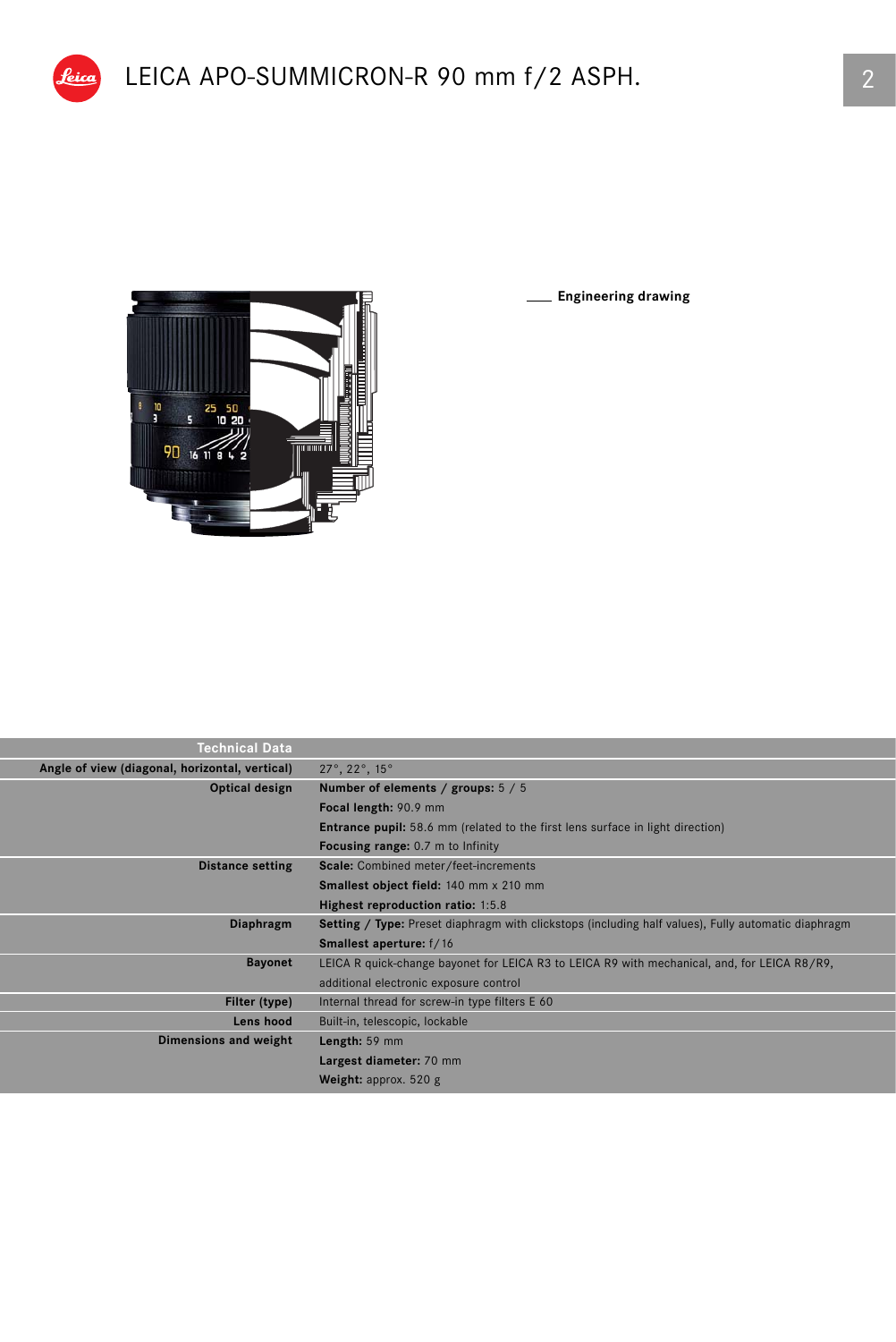## **MTF graphs**







The MTF is indicated both at full aperture and at f/5.6 at long taking distances (infinity). Shown is the contrast in percentage for 5, 10, 20 and 40 lp/mm accross the height of the 35 mm film format, for tangential (dotted line) and sagittal (solid line) structures, in white light. The 5 and 10 lp/mm will give an indication regarding the contrast ratio for large object structures.The 20 and 40 lp/mm records the resolution of finer and finest object structures.

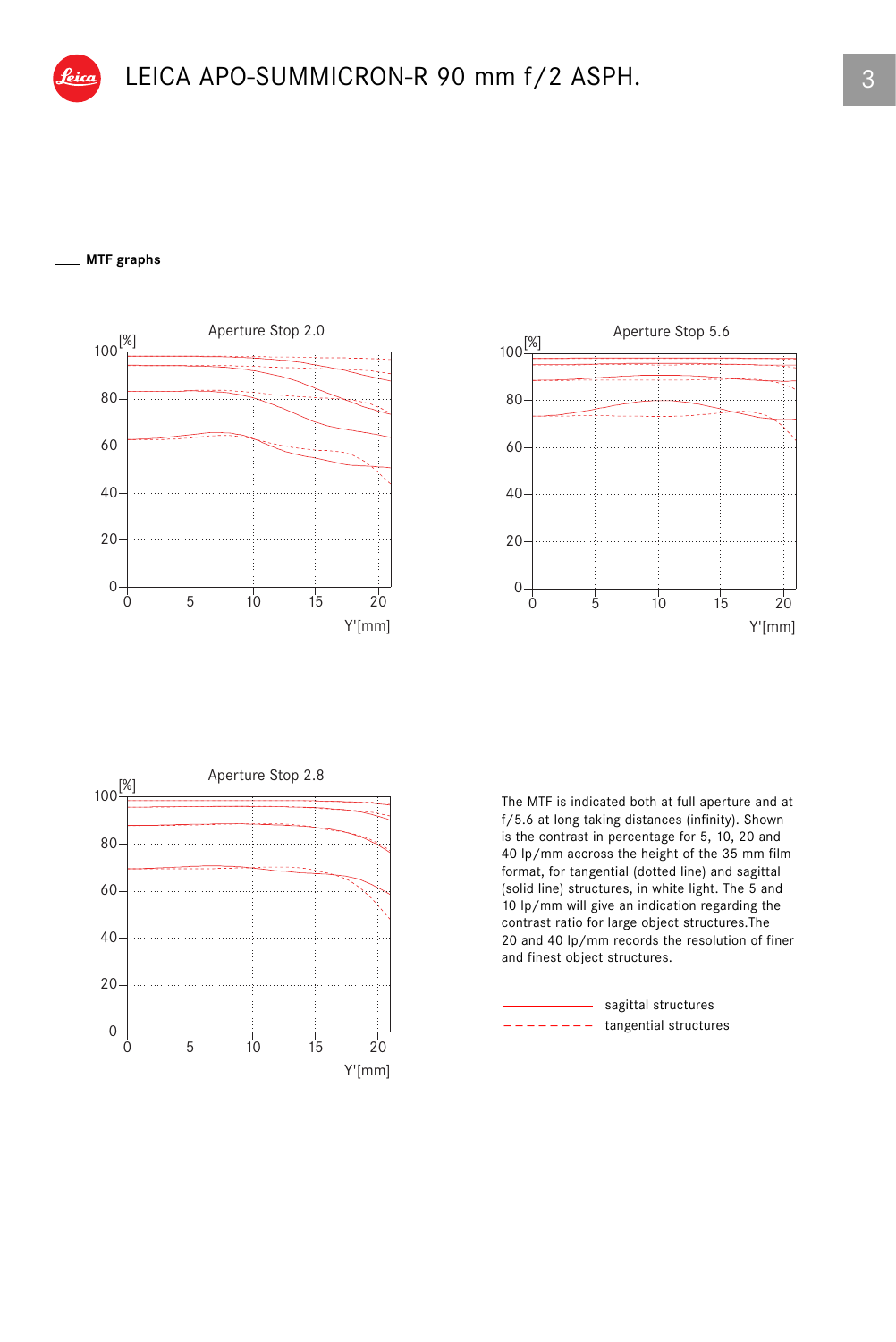## **Distortion**



Effective Distortion



## **Vignetting**



Distortion is the deviation of the real image height (in the picture) from the ideal image height. The relative distortion is the percentage deviation. The ideal image height results from the object height and the magnification. The image height of 21.6mm is the radial distance between the edge and the middle of the image field for the format 24mm x 36mm. The graph of the effective distortion illustrates the appearance of straight horizontal and vertical lines in the picture.

Vignetting is a continous decrease of the illumination to the edges of the image field. The graph shows the percentage lost of illumination over the image height. 100% means no vignetting.

 $------$  tangential structures sagittal structures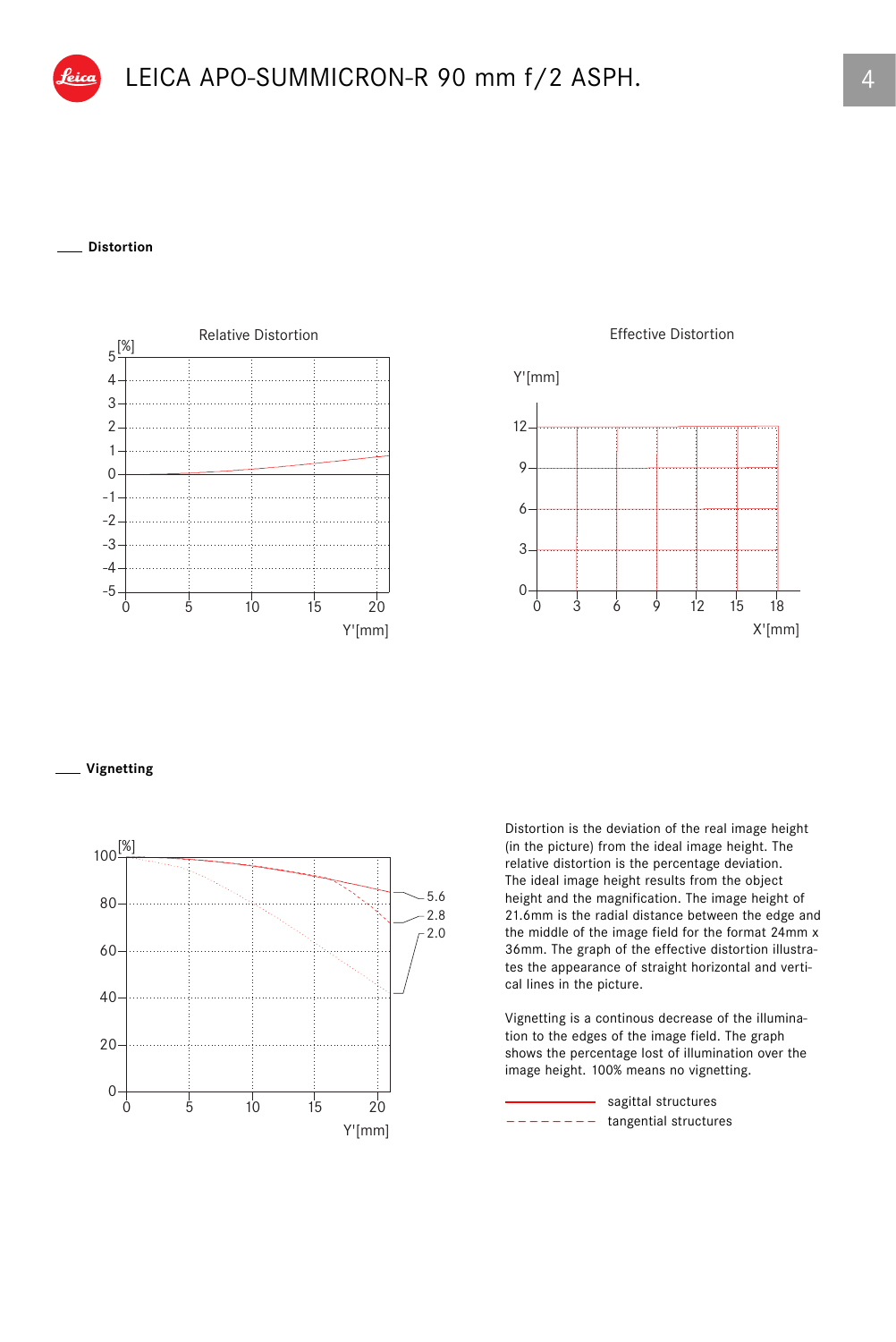Depth of field table

|                          |                | Aperture Stop    |                  |                  |                  |                  |                  |                  |        |  |
|--------------------------|----------------|------------------|------------------|------------------|------------------|------------------|------------------|------------------|--------|--|
|                          |                | 2                | 2,8              | 4                | 5,6              | 8                | 11               | 16               |        |  |
| Ξ<br>Setting<br>Distance | 0,7            | $0.697 - 0.703$  | $0.695 - 0.705$  | $0.694 - 0.707$  | $0,691 - 0,709$  | $0,687 - 0,713$  | $0,683 - 0,719$  | $0,675 - 0,727$  | 1/5,82 |  |
|                          | 0,8            | $0,796 - 0,804$  | $0,794 - 0,806$  | $0,791 - 0,809$  | $0,788 - 0,813$  | $0,783 - 0,818$  | $0,777 - 0,825$  | $0,766 - 0,837$  | 1/6,94 |  |
|                          | 0,9            | $0,894 - 0,906$  | $0.892 - 0.908$  | $0,889 - 0,912$  | $0,884 - 0,916$  | $0,878 - 0,923$  | $0,870 - 0,933$  | $0,857 - 0,948$  | 1/8,06 |  |
|                          |                | $0,993 - 1,007$  | $0,990 - 1,010$  | $0,986 - 1,014$  | $0,980 - 1,020$  | $0,972 - 1,029$  | $0,962 - 1,041$  | $0,946 - 1,061$  | 1/9,18 |  |
|                          | 1,2            | $1,190 - 1,211$  | $1,186 - 1,215$  | 1,179 - 1,221    | $1,171 - 1,230$  | 1,159 - 1,244    | $1,145 - 1,261$  | 1,122 - 1,291    | 1/11,4 |  |
|                          | 1,5            | $1,483 - 1,517$  | 1,477 - 1,524    | $1,467 - 1,534$  | $1,455 - 1,549$  | 1,436 - 1,570    | $1,413 - 1,599$  | $1,377 - 1,648$  | 1/14,7 |  |
|                          | $\overline{2}$ | $1,970 - 2,031$  | $1,958 - 2,043$  | $1,941 - 2,063$  | $1,918 - 2,089$  | 1,886 - 2,130    | $1,846 - 2,183$  | $1,784 - 2,278$  | 1/20,2 |  |
|                          | 3              | $2,932 - 3,071$  | $2,906 - 3,101$  | $2,867 - 3,146$  | $2,817 - 3,209$  | $2,746 - 3,307$  | $2,661 - 3,440$  | $2,531 - 3,687$  | 1/31,3 |  |
|                          | 5              | $4,812 - 5,204$  | $4,740 - 5,290$  | $4,637 - 5,426$  | $4,506 - 5,617$  | $4,323 - 5,931$  | $4,115 - 6,378$  | $3,809 - 7,294$  | 1/53,3 |  |
|                          | 10             | $9,268 - 10,86$  | $9,004 - 11,25$  | $8,635 - 11,88$  | $8,188 - 12,85$  | 7,598 - 14,64    | $6,972 - 17,73$  | $6,130 - 27,39$  | 1/108  |  |
|                          | $\infty$       | $125.3 - \infty$ | $89.51 - \infty$ | $62,65 - \infty$ | $44.77 - \infty$ | $31.35 - \infty$ | $22.81 - \infty$ | $15.70 - \infty$ | 1/∞    |  |



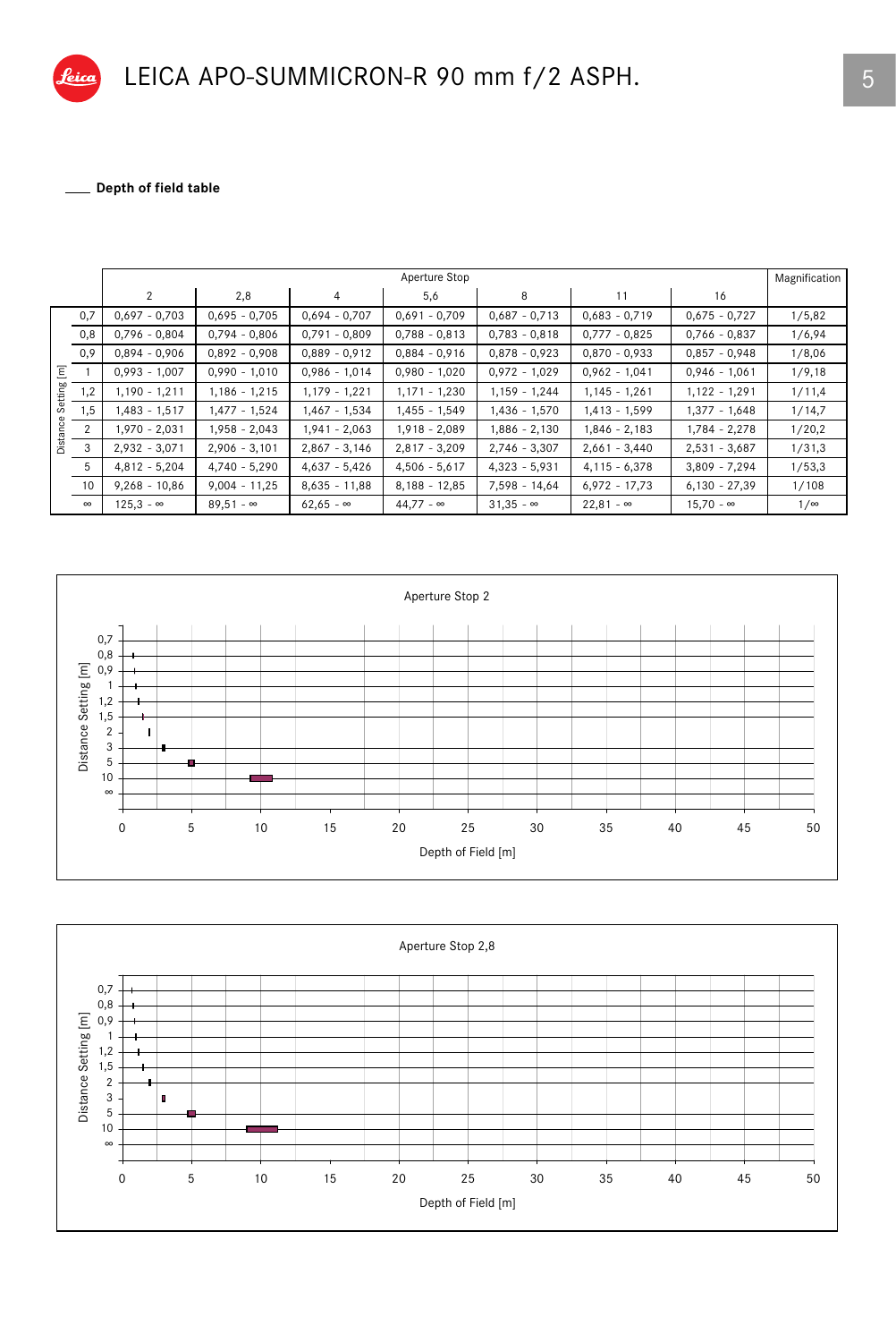

## LEICA APO-SUMMICRON-R 90 mm f/2 ASPH.